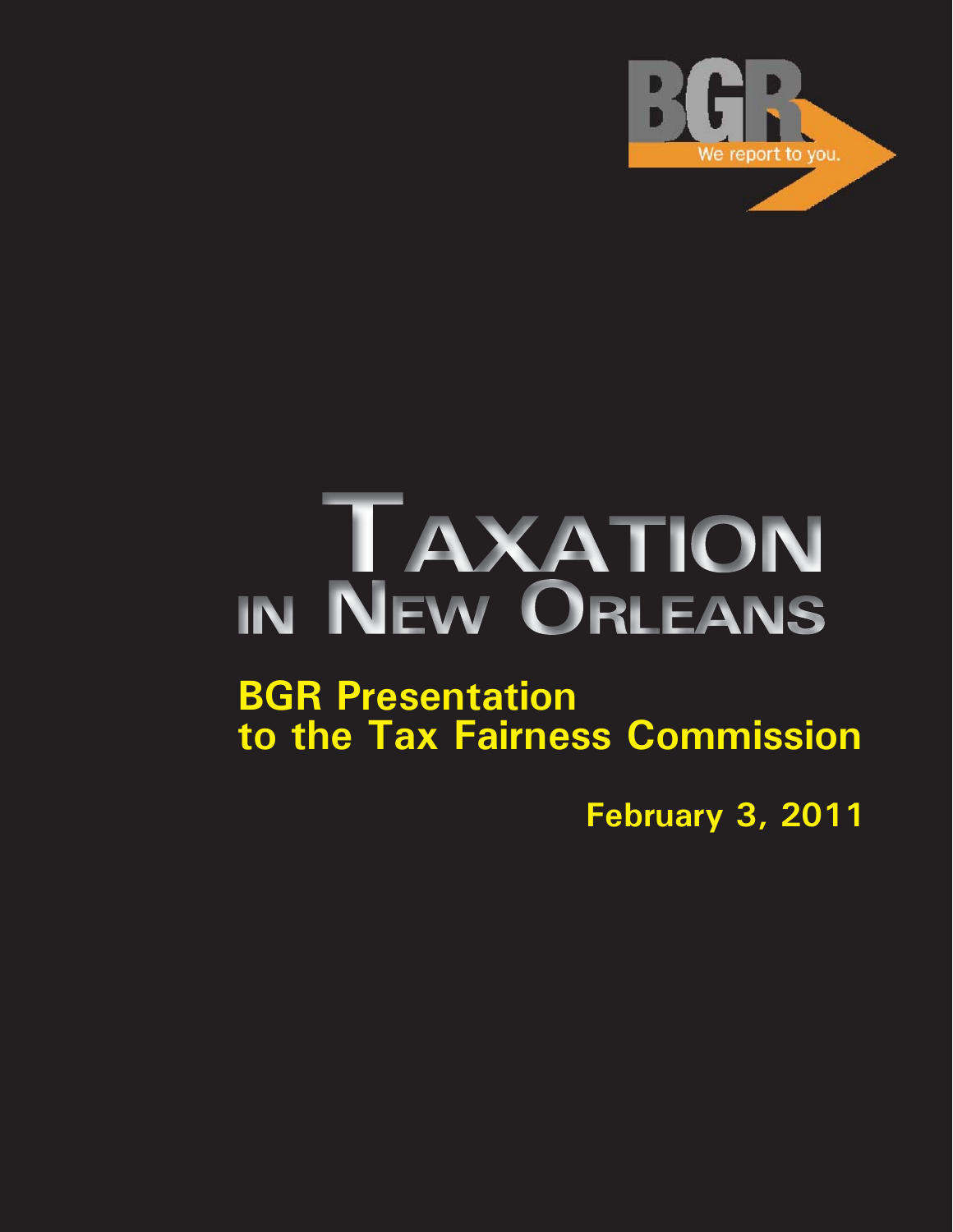#### *The following is a presentation delivered by Janet Howard, BGR President & CEO, before the Tax Fairness Commission, City of New Orleans, on February 3, 2011.*

GOOD MORNING. First I'd like to thank you for taking on this important challenge and for the opportunity to speak to you today.

BGR has been examining fiscal issues and the City's tax structure since the organization's founding. We issued our first reports calling for tax reform in the 1930s. In the 1960s, BGR managed and co-sponsored with the City a study identifying the factors undermining City finance, known as the Matteson report. Since then, we've repeatedly taken on two issues that go to the very heart of the words "tax fairness." One is the pervasive underassessment and unevenness – and therefore the unfairness – of local assessments. The other is the excessive exemption of private property from taxation. We've created a special page on our website, www.bgr.org, that provides an easily accessible compendium of our reports on taxation and assessments since 1996.

But, over the years, rarely have the opportunities for reform been as ripe as they are today. The recent consolidation of the assessors' offices has opened the way for fair assessments citywide. The very existence of the Tax Fairness Commission reflects the extraordinary opportunities before us.

Before launching into specifics, I'd like to say a few words about taxes and tax systems. Generally speaking, an effective and fair tax is one that establishes a clear link between the benefits received and taxes paid, without ignoring a taxpayer's ability to pay. Because of the inherently contradictory nature of these principles, and philosophical differences as to what constitutes fairness in the social arena, there is no such thing as a perfect tax.

Local government needs a broad-based system that is balanced, with a mix of types of taxes. This increases stability in the revenue base and helps to increase efficiency and equity.

As you know, the Louisiana Constitution limits the types of taxes that local governments can impose. Income taxes, for example, are off limits. Today, I'll focus on the two local taxes that affect residents the most: sales and property taxes. After that, I'll finish with a discussion of assessments.

## **SALES TAX**

The sales tax rate in Orleans Parish is 9%. Of that, 4% goes to the State, 2.5% to the City's general fund, 1.5% to the School Board and another 1% to the Regional Transit Authority. The City's 2.5% sales tax is projected to generate \$135.9 million in 2011.

Like all taxes, the sales tax has advantages and disadvantages.

- To begin with, the impact of the sales tax is less noticeable than the property tax because it is collected in small amounts throughout the year.
- The sales tax can be easily exported to nonresidents, making it particularly attractive for tourist destinations, such as New Orleans.
- It is simple and applied in an even-handed manner. It is directly correlated to actual purchase prices, rather

| <b>Area Sales Tax Rates</b>                          |       |
|------------------------------------------------------|-------|
| St. Tammany Parish (City of Mandeville)              | 9.25% |
| <b>Orleans Parish</b>                                | 9     |
| <b>St. Bernard Parish</b>                            | 9     |
| Jefferson Parish (Metairie)                          | 8.75  |
| <b>Plaquemines Parish</b>                            | 8     |
| Source: Louisiana Association of Tax Administrators. |       |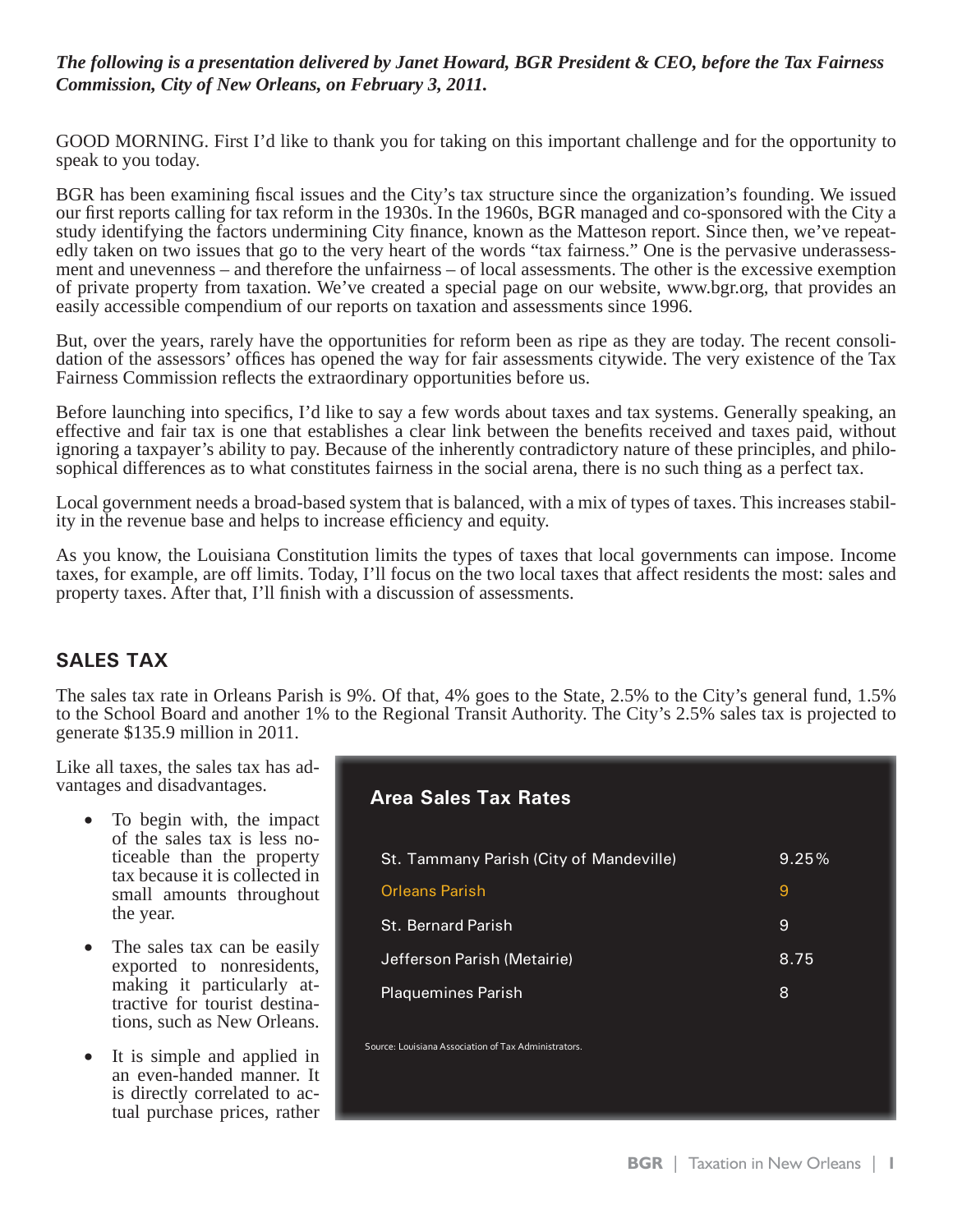than estimates of value.

• Sales taxes capture taxes from a broader base than property taxes, such as nonprofits and homesteadexempt citizens.

The main shortcoming of a sales tax is that it is regressive, meaning that it affects low-income residents more heavily than others. That's because they spend a greater proportion of their income on necessary purchases subject to the sales tax.

In addition, sales tax collections are directly correlated with consumer confidence and the vagaries of the business cycle — a problem when the economy slows down.

Based on the existing collection rate, raising the sales tax rate by ¼ percent would yield around \$13.6 million in additional revenue. However, any decision to increase the tax would have to be considered in the regional context. Here there's a competitiveness issue. New Orleans' sales tax rate already hovers near the top in the region. It is higher than in neighboring Jefferson Parish, the region's retail hub. A significant increase could drive more retail dollars out to surrounding parishes, or to the internet. (Higher property taxes, of course, have a similar effect, because they increase the cost of doing business.)

Any increase in the sales tax rate would require approvals from both the State Legislature and local voters.

#### **PROPERTY TAXES**

Now, let's take a look at property tax exemptions.

Currently, taxpayers in New Orleans pay about 148 mills of property tax on a citywide basis. Of that millage, 69 mills go to the City and the Board of Liquidation, mainly for City operating expenses and debt. In 2011, property taxes are expected to generate \$384.6 million for all local government entities in Orleans Parish, and \$182.1 million for the City alone.

As it stands, New Orleans' tax rate is high compared to most surrounding jurisdictions. While it remains below those in Mandeville and Slidell, it stands nearly 50% higher than the rates in Metairie and Chalmette.

Since 1966, when the Matteson report identified nonprofit exemptions and the homestead exemption as major impediments to a healthy financial picture, the underlying fiscal structure has not significantly improved. In fact, constitutional changes have exacerbated the problems. In the 1970s and early 1980s, the State increased the level of the homestead exemption. The 1974 constitution muddied the legal waters limiting nonprofit exemptions and expanded the realm of eligible properties. A State program designed to compensate local jurisdictions for losses under the homestead exemption did not keep pace with inflation, making compensation just a fraction of what it once was.

#### **Current Millage Rates**

| St. Tammany Parish (City of Slidell)    | 176.12 |
|-----------------------------------------|--------|
| St. Tammany Parish (City of Mandeville) | 158.58 |
| <b>Orleans Parish (East Bank)</b>       | 147.58 |
| Jefferson Parish (Metairie)             | 102.70 |
| St. Bernard Parish (Upper)*             | 102.39 |
| <b>Plaquemines Parish</b>               | 62.53  |

\* Upper St. Bernard refers to Wards 1 through 5A, which consists of Arabi, Chalmette, Meraux and portions of Violet.

Source: Parish assessors' offices.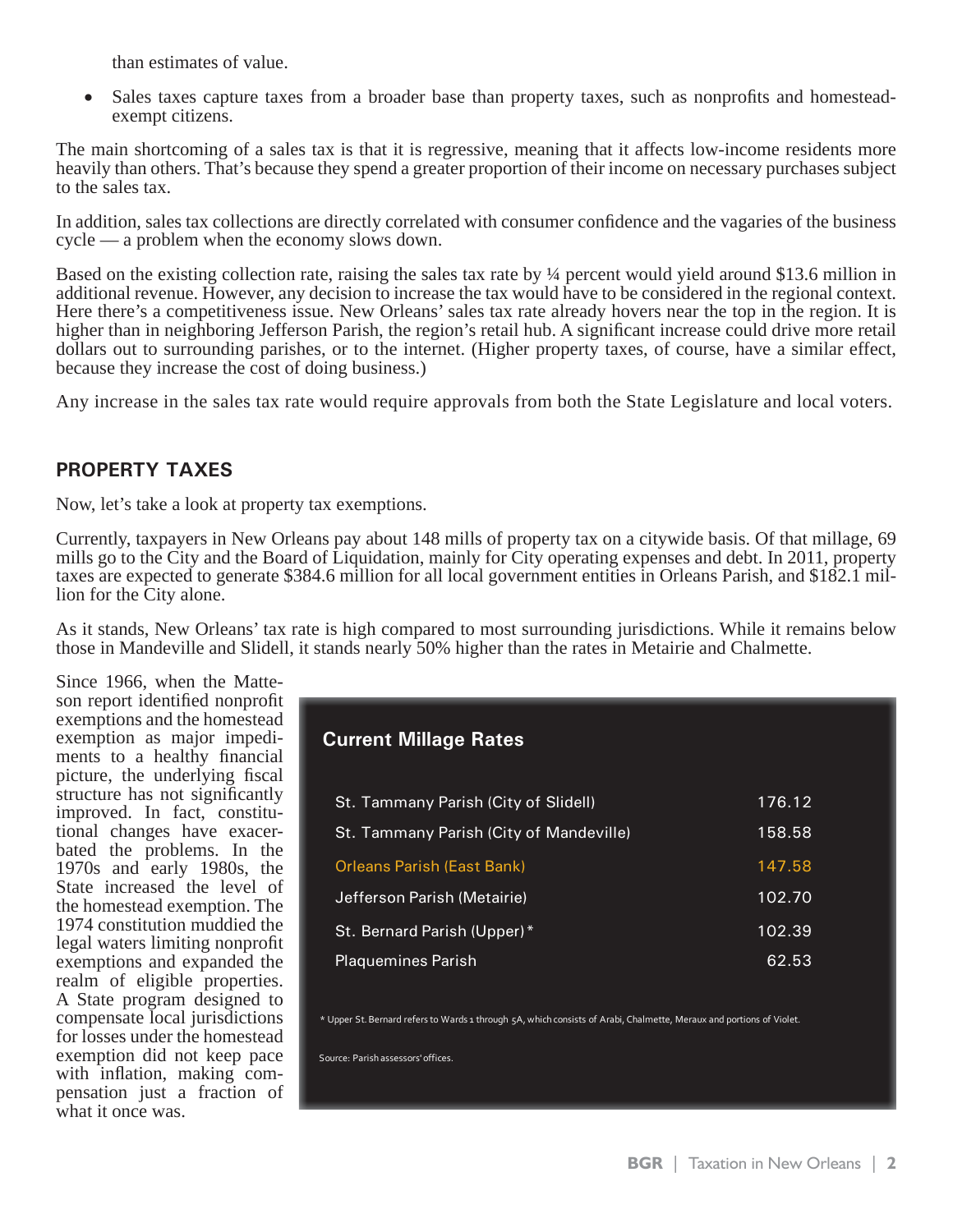# **THE REAL ESTATE PROPERTY TAX BASE: 1996 VS. 2011**

|                                                                        | <b>Assessed Value</b> |                 |          | <b>Share of Total</b><br><b>Assessed Value</b> |        |  |
|------------------------------------------------------------------------|-----------------------|-----------------|----------|------------------------------------------------|--------|--|
|                                                                        | 1996                  | 2011            | % Change | 1996                                           | 2011   |  |
| <b>All Real Property</b>                                               | \$2,544,000,000       | \$3,926,460,810 | 54.3%    |                                                |        |  |
| <b>Taxable Property</b>                                                | \$902,068,224         | \$2,220,301,170 | 146.1%   | 35.46%                                         | 56.55% |  |
| <b>Exempt Property</b>                                                 | \$1,641,931,776       | \$1,706,159,640 | 3.9%     | 64.54%                                         | 43.45% |  |
| Source: BGR calculations; Orleans Parish Real Property Tax Roll, 2011. |                       |                 |          |                                                |        |  |

When BGR analyzed New Orleans' property tax base 15 years ago, it found that about two-thirds of the real estate tax base was exempt from taxation. In dollar terms, \$1.7 billion of the total assessed value of \$2.5 billion was not taxed. BGR calculated that if all exemptions on private property were eliminated, the tax rate could be cut in half – or revenue could be nearly doubled, from \$142.8 million to \$265.8 million.

Since BGR released that report, taxable property valuations have gone up. However, the basic structural problems remain. So let's look at property tax exemptions in more detail, beginning with the homestead exemption.

Currently, the total assessed value of property in Orleans Parish is \$3.9 billion. Of that amount, \$1.7 billion – or 44% of the total – is off the tax roll. The largest portion of tax-exempt property, more than half, is owned by government entities. Most of the balance is evenly split between property shielded by the homestead exemption and the nonprofit exemption. Currently, each of these exemption protects approximately 10% of the city's property value from taxation.

# **THE NONPROFIT EXEMPTION: MORE LAND, LESS VALUE**

|                                                                        | <b>Assessed Value</b> |               |          | <b>Share of Total</b><br><b>Assessed Value</b> |       |  |
|------------------------------------------------------------------------|-----------------------|---------------|----------|------------------------------------------------|-------|--|
|                                                                        | 1996                  | 2011          | % Change | 1996                                           | 2011  |  |
| Nonprofit<br>Exemption                                                 | \$476,600,000         | \$384,490,030 | $-19%$   | 18.73%                                         | 9.79% |  |
| <b>Number of Tax Records</b>                                           |                       |               |          |                                                |       |  |
|                                                                        | 1996                  | 2011          | % Change |                                                |       |  |
|                                                                        | 3,028                 | 4,869         | $+61%$   |                                                |       |  |
| Source: BGR calculations; Orleans Parish Real Property Tax Roll, 2011. |                       |               |          |                                                |       |  |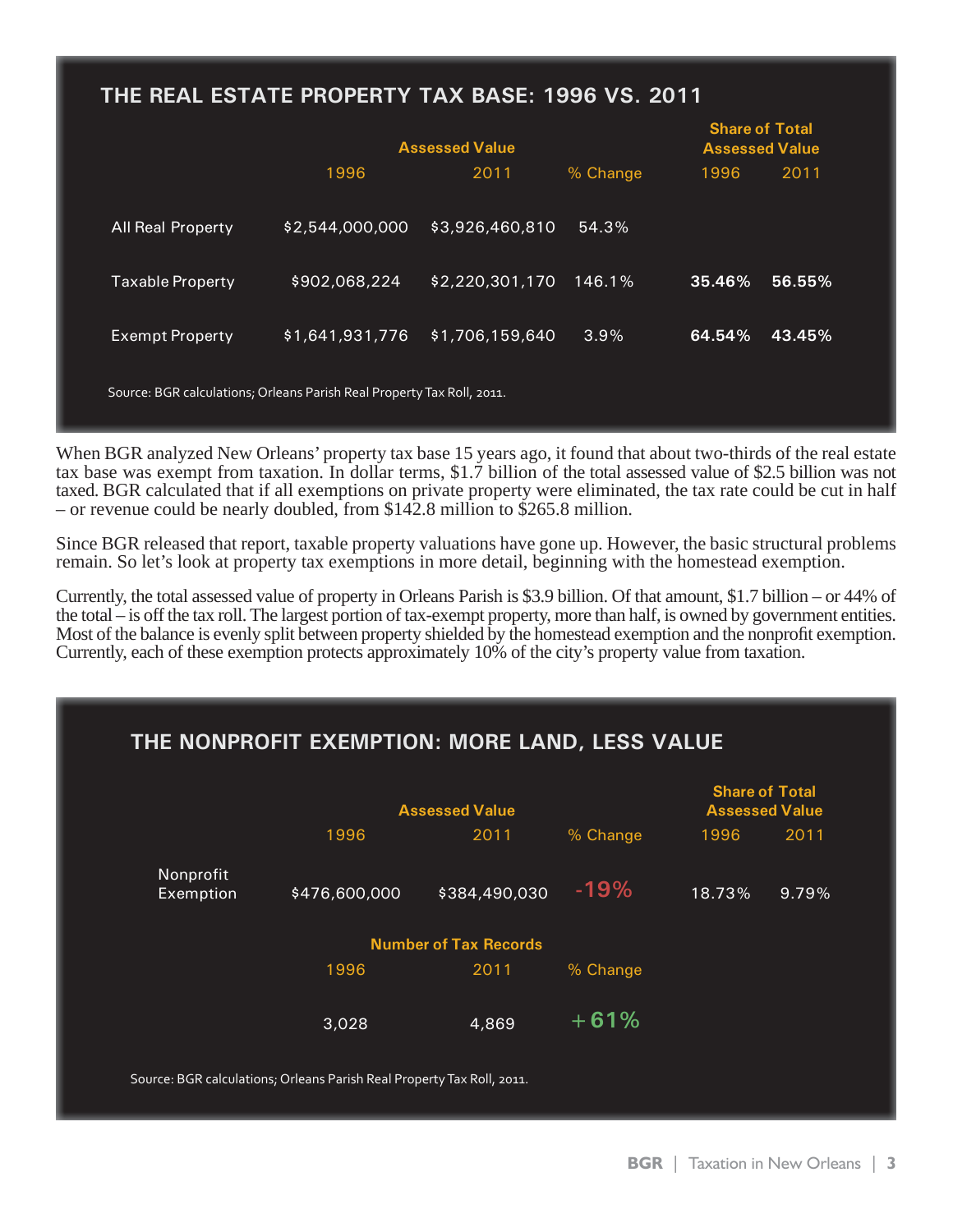The percentage of assessed value currently off the tax rolls is significantly lower than the two-thirds that was off the rolls in 1996. This would, if based on good numbers, indicate a move in the right direction. Unfortunately, however, the numbers suffer from severe data limitations. To begin with, the assessors do not keep assessments up to date. Indeed, while the total assessed value of property has risen by 56% since 1996, the assessed value of all exempt property has remained virtually unchanged. In the case of the nonprofi t exemption, the value has actually *declined* by 20%, even as the number of records for nonprofits has increased by  $61\%$  (see table on previous page).

In addition, the tax-exempt rolls contain obvious errors. For example, the portion of Tulane's campus between St. Charles Avenue and Freret Street has a land value of \$58 million. The adjacent and larger parcel, owned by Loyola University, inexplicably has a land value of \$0.

The bottom line is that policy makers and the public lack good information on the value of exempt properties, other than homestead-exempt property. This will seriously hamper your ability to calculate the price tag for exemptions, to perform a cost-benefi t analysis of exemptions and to quantify the impact of proposed reforms.

#### **EXEMPTIONS**

Before moving on to individual exemptions, I'd like to talk briefly about the concept of exemptions. Tax exemptions are basically indirect subsidies for certain property owners. Although they occur off the books and are seldom accounted for in budgets, they have real consequences for both government bodies and non-exempt taxpayers.

They affect homeowners, renters and businesses. Ironically, in a community that is constantly fretting over economic development, the impact of these tax transfers falls most heavily on businesses. That's because commercial improvements are assessed at a 50% higher rate than residences.

BGR has taken the position that tax subsidies should be analyzed with the same stringency as any direct subsidy.

#### **Government Exemption**

As noted previously, the largest segment of tax-exempt property is government owned. It includes federal buildings, City holdings, State properties, public hospitals, the port's property, public schools and universities, parks and preserves. The assessed value of this category of tax-exempt property has actually grown over the last 15 years. In addition, the number of government-owned parcels has more than doubled, mainly as a result of State buyouts of flood-damaged properties after Katrina.

#### **Homestead Exemption**

Now let's turn to the homestead exemption. As you know, the Louisiana Constitution exempts up to \$7,500 of assessed value, insulating the first \$75,000 of a home's value from property taxes. However, the homestead exemption doesn't apply to municipal taxes levied by any of the roughly 200 municipalities in Louisiana.

Any, that is, except one: New Orleans.

In New Orleans, properties valued at less than \$75,000 pay a small portion of the millages – those dedicated to police and fire protection. These are currently set at 10.47 mils. A homestead valued at \$75,000 received a \$79 tax bill this year.

According to the assessors' records, more than 53,939 homeowners take the homestead exemption. Approximately one-fifth of them have homes valued by the assessors at no more than \$75,000. This is a decline from the pre-storm situation, when half of all homesteads fell into that category. Due to an anomaly in the law governing disaster-impacted homes, the number of fully exempt homes could tick upward next year.

This year the homestead exemption shielded \$384 million of assessed value (\$3.84 billion fair market value) from most taxation. The absolute value of the exemption has declined significantly post-Katrina: It fell by ap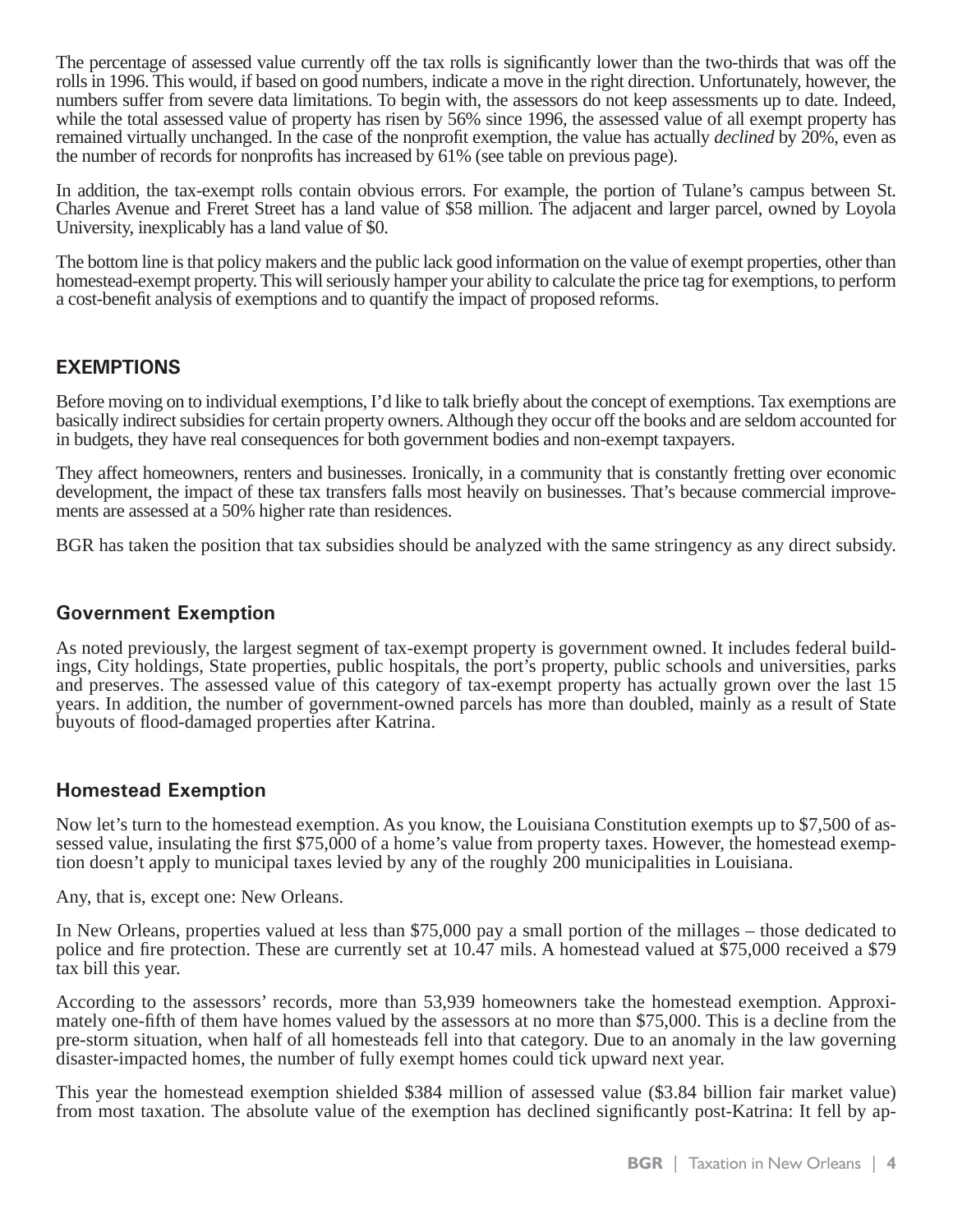proximately \$80 million post-Katrina as a result of a 27% decline in the number of homesteads. However, it still represents approximately 10% of the assessed value in the parish.

How does the homestead exemption affect government revenues and millage rates? If the exemption were eliminated and millage rates maintained at current levels, tax recipient bodies would see a \$37.1 million increase in their revenues. The City of New Orleans' share of the increase would be \$11.8 million. If the exemption were eliminated and the millage rolled back to a revenue-neutral level, taxes in Orleans Parish could be reduced by approximately 21 mills.

Eliminating the homestead exemption would affect taxpayers differently, depending on whether they now enjoy the exemption and whether the millages were reduced or held steady. A couple of examples help to illustrate the point.

If the homestead exemption were eliminated and millage rates maintained at current levels, the owner of a house valued above \$75,000 would pay an additional \$1,030 in property taxes. If the homestead exemption were eliminated and the millage reduced to a revenue-neutral level, the additional tax for a property valued at \$75,000 would be \$950 rather than \$1,030. Taxpayers with non-exempt properties, including rental properties, would see their tax bills reduced.

BGR has consistently recommended elimination of the homestead exemption. Concerns about low-income residents can be addressed through a needs-based exemption, known as a circuit-breaker.

#### **Assessment Freezes**

The constitution provides assessment freezes for homeowners over the age of 65, as well as for disabled homeowners and members of the military (and their families) killed in action, missing in action or a prisoner of war. The assessments for these homesteads are frozen at the current level for the rest of their lives, assuming they meet certain income requirements. It is currently \$64,400.

Roughly one-fifth of all homesteads are benefiting from a freeze. A little less than half of the assessments are frozen below the homestead threshold, meaning they pay next to nothing in taxes. In some cases, the impact of the freeze is compounded by historic underassessment.

While the freeze helps some on fixed incomes, it also results in an intergenerational transfer of taxes. Young people struggling with the expenses of their stage of life, like the expenses of raising children, pick up the tab.

Now, keep in mind the Baby Boom generation is reaching retirement age beginning this year. As the many homeowners who make up this demographic bulge begins to take advantage of the freeze, its negative impact on the tax base could increase.

#### **Nonprofit Exemptions**

In addition to the homestead exemption and freezes, the constitution exempts property owned by a wide array of nonprofit entities. The constitution exempts property owned by:

- Nonprofits "organized and operated exclusively for religious, dedicated places of burial, charitable, health, welfare, fraternal, or educational purposes …"
- Labor unions.
- Lodges or clubs "organized for charitable and fraternal purposes."
- Nonprofit corporations "devoted to promoting trade, travel, and commerce."
- Nonprofit trade, business, industry or professional societies or associations.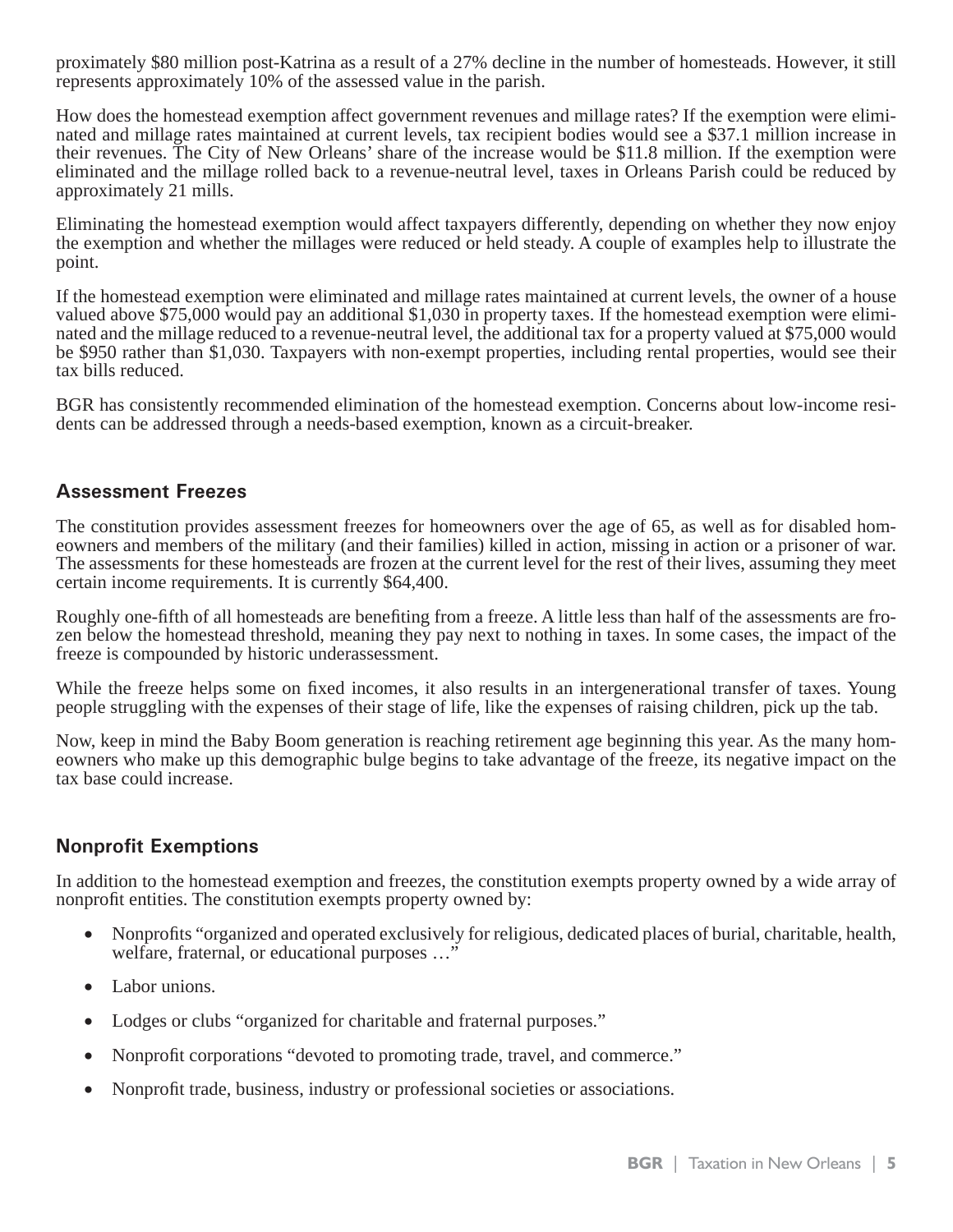# **THE ESTIMATED IMPACT OF EXEMPTIONS ON REVENUE AND TAXES**

|                                                                        | <b>Additional Revenue If</b>                                                                                                                                     |                                      |                                      |                       |  |  |
|------------------------------------------------------------------------|------------------------------------------------------------------------------------------------------------------------------------------------------------------|--------------------------------------|--------------------------------------|-----------------------|--|--|
|                                                                        | 2011 Property Tax<br><b>Revenue</b>                                                                                                                              | <b>Eliminate</b><br><b>Homestead</b> | <b>Eliminate</b><br><b>Nonprofit</b> | <b>Eliminate Both</b> |  |  |
| <b>All Local Taxing Bodies</b><br>(Incl. City)                         | \$384,616,670                                                                                                                                                    | \$37,117,769                         | \$40,856,927                         | \$77,974,696          |  |  |
| City Only                                                              | \$182,102,053                                                                                                                                                    | \$11,849,765                         | \$15,608,181                         | \$27,457,946          |  |  |
|                                                                        | <b>Rolled-Back Millage Rate If</b><br><b>Eliminate</b><br><b>Eliminate</b><br>2011 Millage Rate<br><b>Eliminate Both</b><br><b>Nonprofit</b><br><b>Homestead</b> |                                      |                                      |                       |  |  |
| All Local Taxing Bodies<br>(Incl. City)                                | 147.58                                                                                                                                                           | 128.68                               | 125.35                               | 112.92                |  |  |
| City Only                                                              | 69.15                                                                                                                                                            | 62.01                                | 60.87                                | 55.33                 |  |  |
| Source: BGR calculations; Orleans Parish Real Property Tax Roll, 2011. |                                                                                                                                                                  |                                      |                                      |                       |  |  |

The only limitation on these exemptions is that the property cannot be used for a commercial purpose that is unrelated to the exempt purposes of the nonprofit entity.

The Constitution also allows an exemption in some cases where the nonprofit does not own the property. It exempts property leased for no more than one dollar per year to a nonprofit for housing for the homeless and "property used for cultural, Mardi Gras carnival, or civic activities and not operated for profit to the owners." It also contains a special exemption for Tulane exempting up to \$5 million of property that would not qualify for other exemptions.

As noted above, a tax exemption is in reality a subsidy, and there should be an identifiable quid pro quo for granting it. The framework for exemptions should be based on a clear articulation of the types of services or benefits that the government considers worthy of its indirect financial support. These services could be narrowly defined as services that the government would have to provide if the nonprofit community did not. They could be more broadly defined to include services and amenities that the government considers important to the quality of life in the community. In any case, exemptions should not be granted merely on the basis of nonprofit status.

According to the tax rolls, the nonprofit exemption shields \$385 million of the city's assessed value – or  $10\%$  – from taxation. As noted above, various factors suggest that the number may be seriously understated. However, for illustrative purposes, let's look at the impact of the exemption on governments and other taxpayers using those numbers.

If all nonprofit property were taxed, the revenue increase to tax-recipient bodies would be \$41 million. The City's share would be \$15.6 million. Alternatively, millage rates could be reduced by 15%, to 125 mills, without reducing local government revenues. The tax bills for the city's residents could be reduced by approximately \$220 for every \$100,000 of taxable property, and business owners' taxes could be reduced by approximately \$330 for every \$100,000 of property value.

The above numbers cover all nonprofit properties included on the tax rolls. In presenting the numbers in this fashion, BGR is not implying that *all* nonprofit property should be added to the tax rolls. Rather, it is making the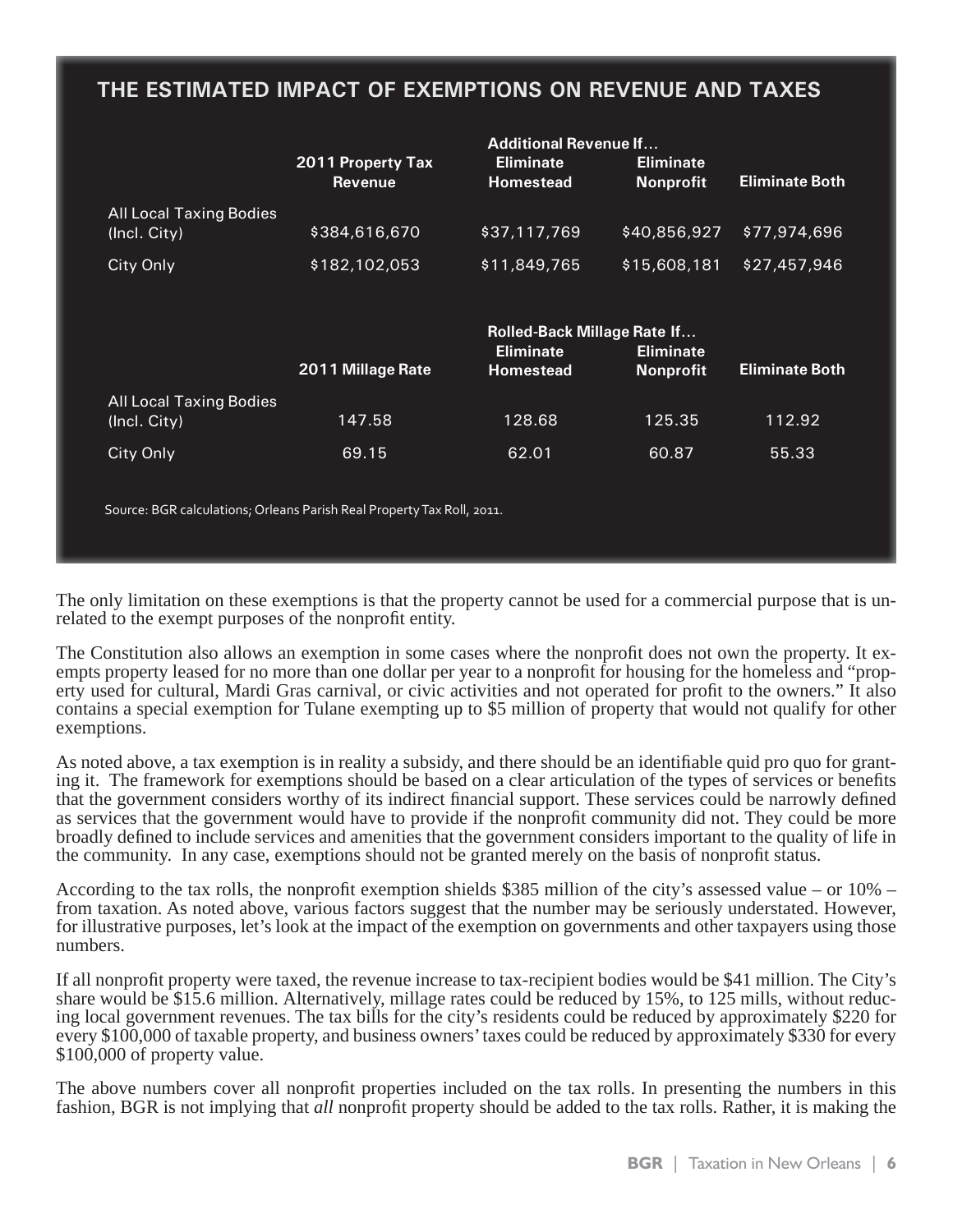point that these exemptions have a price tag, both for the other taxpayers and the City. Given the significant cost, this area deserves careful scrutiny and dispassionate analysis of the costs and benefits.

The nonprofit exemption in Louisiana in general, and in New Orleans in particular, suffers from a number of problems:

- The exemption provisions are too broad.
- They are also too vague. Qualifying exempt purposes are not clearly defined.
- The exemption does not require that the property actually be used for the exempt purpose. Property taxes apply only if a property is used by a nonprofit for a commercial purpose that is unrelated to the exempt purpose. (By the way, this was not always the case in Louisiana. The problem was introduced by the 1974 Constitution, which modified a more stringent limitation in the prior constitution).
- The exemption is not well administered, allowing ineligible property to receive the exemption.

In other words, the approach to nonprofit exemptions is extremely slack. This is of particular concern in a city like New Orleans, which serves as a hub of nonprofit activity in the region.

How does Louisiana compare to other states? When we last researched the issue, all states had cemetery, religious, educational and charitable purpose exemptions for nonprofits. This was not the case for some of the other exemptions – fraternal, trade organizations, etc. The scope of the exemptions was in some cases very strictly defined, and in other cases left wide open to interpretation. For example, the definition of religious purpose varies considerably. While some states exempt property used for religious organizations for a range of diverse purposes, others define religious purposes narrowly, limiting the exemption to property used for public worship. Operating definitions of what's charitable also vary widely.

The area of nonprofit exemptions is too complex to deal with in any detail at this meeting, but I'll give you a general summary of BGR's recommendations. These include an overhaul of the State constitution and statutes to narrow eligibility by, among other things, defining in detail the public services that a nonprofit should provide in exchange for the benefit of an exemption. The revisions should also tie the eligibility for exemption to the use of a property, rather than simply to the legal status of the organization.

BGR has recommended giving local jurisdictions the option of limiting the universe of nonprofit exemptions.

It has also recommended that both assessors and the Louisiana Tax Commission provide tighter administration of exemptions.

In addition to tightening exemptions, the Tax Fairness Commission might want to evaluate a number of alternative revenue-raising measures relating to nonprofits. These include:

- 1. Taxing nonprofits at a reduced rate.
- 2. A State reimbursement program.
- 3. Voluntary payments in lieu of taxes.
- 4. Parcel-based service charges.

We are not aware of any state that takes the first tack. A couple of states have programs to reimburse local governments for revenues lost due to the nonprofit exemption. Voluntary PILOTs and parcel-based service charges would not require action by the State Legislature. We will provide a detailed analysis of these options in a report that we hope to release in the near future.

As noted above, analysis of the nonprofit exemption is impeded by the assessors' failure to reassess such property and by obvious errors on the tax roll. In addition, use exemption codes do not match the tax exemption. Nearly half of all nonprofit exemptions granted in New Orleans – for entities ranging from charities to nonprofit hospitals to float warehouses – are all combined under one code, designated "All Other." This illogical coding system further impedes analysis of the impact of specific exemption categories.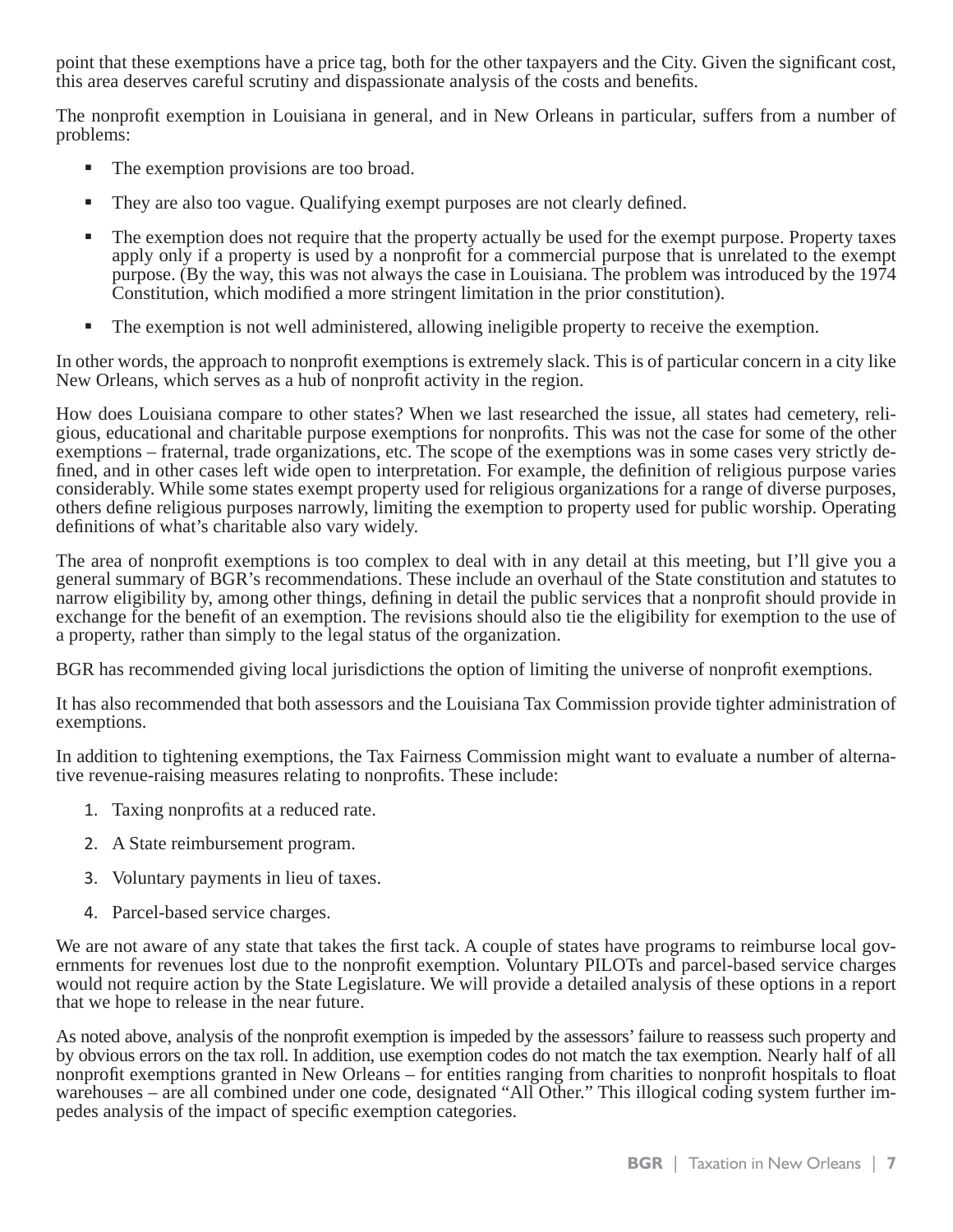### **ECONOMIC DEVELOPMENT SUBSIDIES**

Industrial tax exemptions and reduced payments in lieu of taxes, or PILOTs, take still more property value off the rolls. The PILOTs we're talking about here are quite different, by the way, from PILOTs associated with nonprofits. The nonprofit PILOTs bring in revenue from entities that don't owe taxes. The PILOTs I'm talking about are development-related subsidies that reduce tax liabilities for years. In a PILOT, the assessed value of a property is effectively frozen, usually at its pre-development level, for a period of time.

Since Katrina, requests for reduced PILOTs have increased dramatically, and 17 have been awarded. This brings the total of approved PILOTs to 25. Many of these are for large-scale developments, such as the Saulet Apartments, the redevelopment of the Hyatt hotel, and the Benson Tower project. Some have received substantial government subsidies from other sources. BGR attempted to estimate their impact on the City's revenues and taxpayers but abandoned the project due to lack of reliable information on the value of properties that benefi t from the exemption.

#### **ASSESSMENTS**

For decades, BGR has considered improved assessments critical to the health and fairness of the city's tax base. Past BGR reports have found that the practice of "sales-chasing" is endemic among New Orleans assessors. This approach reassesses properties as they sell at their sale price, while leaving surrounding properties at older valuations.

On the eve of Katrina, sales chasing was alive and well. Studies by the Times-Picayune and the Louisiana Tax Commission found underassessments of 41% and 25%, respectively. As a result of its findings, the Tax Commission took the extraordinary step of ordering a reassessment in New Orleans.

Underassessments can affect revenue and the millage rate. This was clearly demonstrated by the 2008 reassessment when a significant increase in assessed values led to a serious cutback in millage rates. The citywide rate fell from 175 to 129 mills. The potential revenue impact is demonstrated by the City's 7.74 roll forward, which is expected to bring in \$20 million.

Right now, we don't know what the 2012 reassessments will show. But based on past history, this is an area that requires vigilance from anyone trying to create a fair and sustainable tax system.

This brings me full circle to the issue of fairness – because improving assessments isn't just a tax base issue, it's a fairness issue. If you haven't visited nolaassessor.com and scanned the parcel maps, I suggest you do so. You can find \$300,000 houses assessed correctly at  $$300,000 -$  but also at \$150,000. And you can find \$600,000 houses assessed at \$300,000. And you'll find this all within a one-block radius.

Think about what that means. The owner of the house properly valued at \$300,000 and the owner of the \$600,000 house are paying the same amount of taxes, but at wildly different effective rates. Leaving aside the impact of the homestead exemption for a moment, the first taxpayer's effective rate is 150, but the rate for the more expensive, underassessed house is half of that. The owner of the \$300,000 house assessed at \$150,000 is also paying at the half rate.

This is grossly inequitable.

Fortunately, modern technology – accompanied by recent investments in fresh appraisals by the assessor's office – opens up the possibility of fairness on a citywide basis. It opens the way for valuation of government and nonprofit-owned property, so that we can quantify the true impact of the exemptions. And it opens the way for a stronger tax base through more accurate assessments. It's all within grasp.

 $\Phi_1 = \Phi_2 = \Phi_3 = \Phi_4$